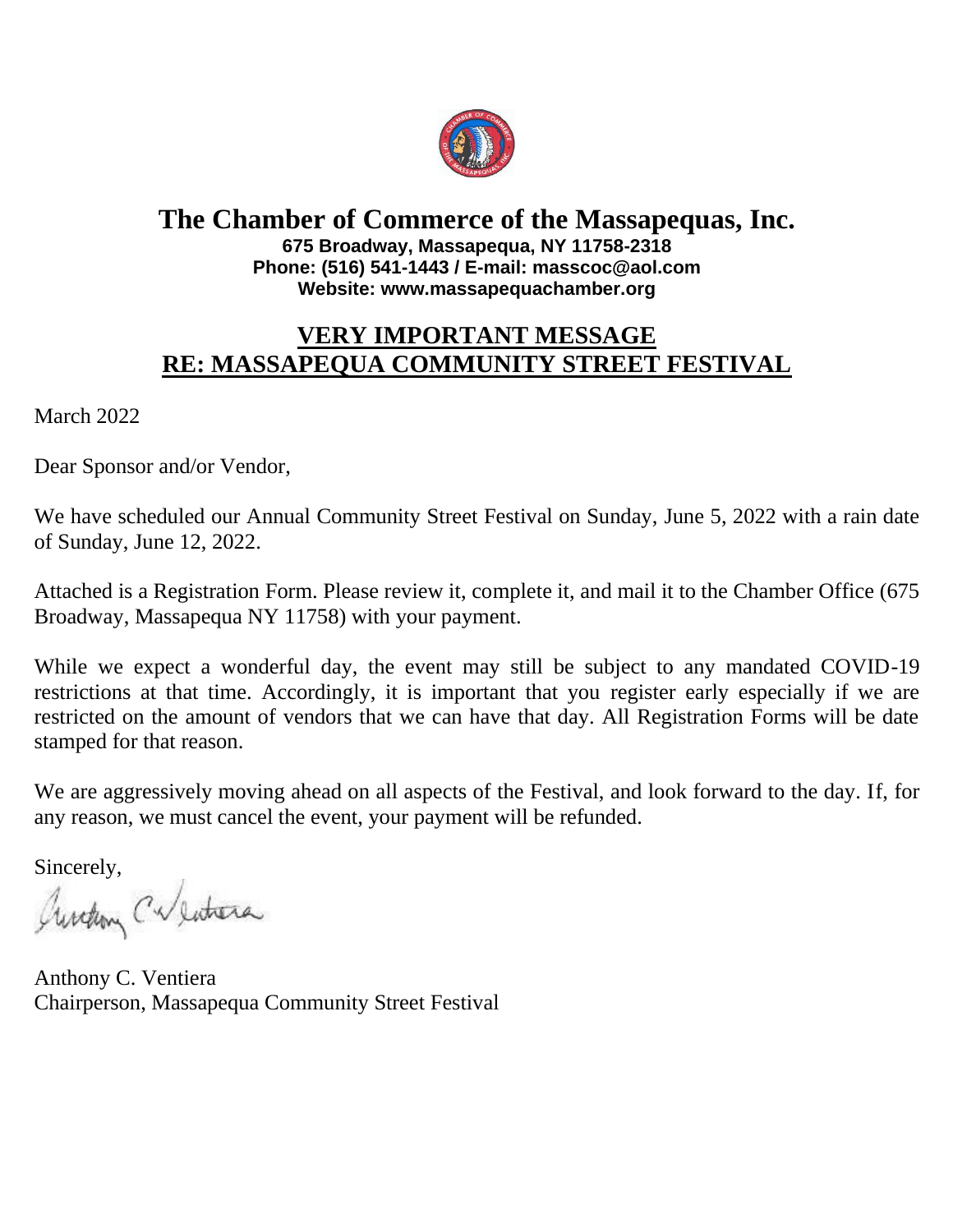

#### *MASSAPEQUA CHAMBER OF COMMERCE Community Street Fair*

#### **Date:**

Sunday, June 5, 2022 *(Rain Date: Sunday, June 12, 2022)* **Time**: 11:00 AM – 6:30 PM **Location**:

Lower Broadway in Massapequa (Veterans Blvd. to Clark Ave.)

## *Sponsor Registration Form*

The Chamber of Commerce of the Massapequas cordially invites you to participate in our Community Street Fair. It is certain to be a successful venture with the assistance of all our friends in the Massapequa community! The Street Fair will include entertainment, vendors, raffles, amusements, special attractions, food, and more!

The Chamber of Commerce is seeking sponsors for financial support. Whether you choose to be an Event Sponsor, or a Platinum, Entertainment, Gold, Silver or Bronze Sponsor, your business will be highlighted at the Street Fair. (See attached for various levels of sponsorship benefits.) In order to guarantee all sponsorship benefits and account for advertising deadlines, your sponsor payment and information must be received no later than **Wednesday, May 18th.**

|  | Business Phone: Cell Phone: Cell Phone: Email:                                                                                                                                                                                                                                |     |    |
|--|-------------------------------------------------------------------------------------------------------------------------------------------------------------------------------------------------------------------------------------------------------------------------------|-----|----|
|  | (*Please provide your cell so that we may contact you directly the week of the event with your location.)                                                                                                                                                                     |     |    |
|  |                                                                                                                                                                                                                                                                               |     |    |
|  | I would like to sponsor the Massapequa Street Fair by contributing:<br>$\Box$ \$5,000 Main Event Sponsor<br>$\Box$ \$3,500 Platinum Sponsor<br>$\Box$ \$3,000 Entertainment Sponsor<br>$\Box$ \$2,000 Gold Sponsor<br>$\Box$ \$1,000 Silver Sponsor<br>□ \$500 Bronze Sponsor |     |    |
|  | I will accept the vendor space included with my sponsorship package:                                                                                                                                                                                                          | YES | NΟ |

#### *I have reviewed the attached letter from the Chairman, and I understand the information (Sponsorship Benefits; Terms & Conditions) on the next page as well.*

*Representative Signature: \_\_\_\_\_\_\_\_\_\_\_\_\_\_\_\_\_\_\_\_\_\_\_\_\_\_\_\_\_\_\_\_\_\_\_\_\_\_\_\_\_\_\_\_\_\_\_\_\_\_\_\_\_\_\_\_\_\_\_\_\_\_\_\_\_\_\_*

Checks should be made payable to **CHAMBER OF COMMERCE OF THE MASSAPEQUAS, INC.** and mailed to: **675 Broadway, Massapequa, NY 11758** *Phone: 516-541-1443 / E-mail: masscoc@aol.com*